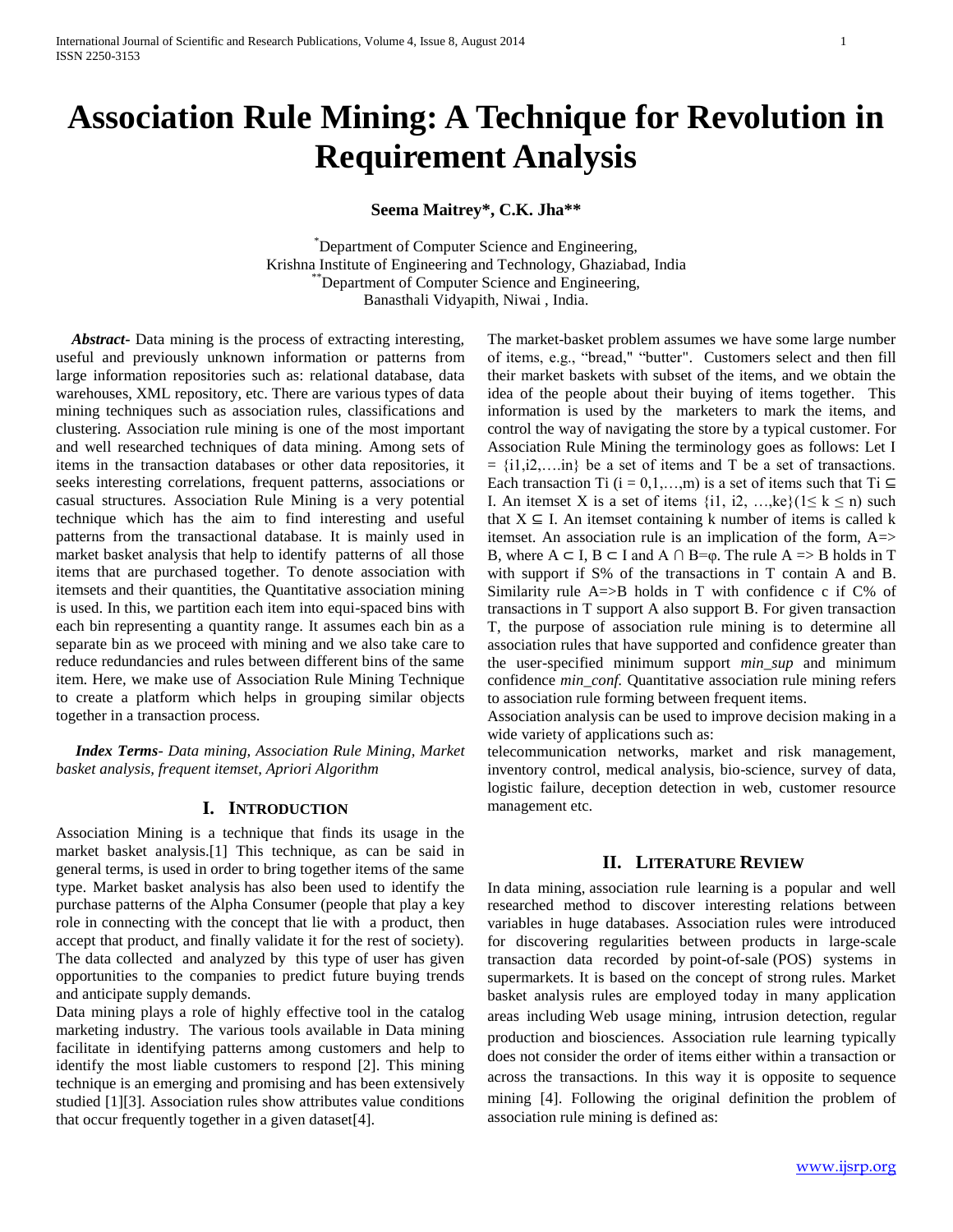Let I={ $i_1, i_2, \ldots, i_n$ } be a set of N binary attributes called items. Let  $D = \{t_1, t_2, \ldots, t_m\}$  be a set of transactions called the database. Each transaction done in D contains a distinctive transaction ID and includes a subset of the items in I. Rule for association mining can be defined as an inference of the form  $X \Rightarrow Y$  where  $X, Y \subseteq I$  and  $X \cap Y = \phi$ . The sets of items (for short itemsets*)* X and Y are called antecedent (left-hand-side or LHS) and consequences (right-hand-side or RHS) of the rule respectively.



The graph above shows how by using Apriori algorithm time required for frequent itemset generation requires the minimum time. Association rule generation is usually divided into two different steps[5]:

- 1. Minimum support is applied to find all frequent itemset in a database.
- 2. These frequent item sets and the minimum confidence constraint are used to form rules.

As it is found that the second step is straightforward, so more attention is required for the first step. It is difficult to find all frequent item sets in a database since it involves searching all possible item combinations. The set of possible item combination is the power set over I and has size  $2<sup>n</sup>$ -1 excluding the empty set. In [6] uses an association rule miner to generate high-confidence classification rules (*confidence* >90%) The uses an association rule miner to form rules that can describe individual classes. In [7], the rule discovery programs have been categorized into those that find quantitative rules and those that find qualitative laws.

As we know that the size of the power set grows exponentially in the number of item N in I, so an efficient search is possible using the downward-closure property of support (also called antimonotonicity). It assure that for a recurrent itemset, all its subsets are also recurrent and thus for an occasional itemset, all its supersets must also be occasional. Efficient algorithms (e.g., Apriori and Eclat) can find all frequent itemsets by exploiting this property. The main costs of apriori's approach have two points: i) the cost of the candidate generation and ii) the cost involved in re-scanning of the database. In the stage of candidate generation, each frequent items at K-1 have to check each other to generate candidate itemset at K. In this step, it requires  $O(N^2)$  where N is the number of frequent items at K-1. With the help of hashing technique the cost of generating candidate can be reduced. We can also reduce the cost of rescanning database, especially x-TB dataset, by using bitmapbased[6] technique. In the following source code, we liberate apriori based approach:



Fig 2: Frequent itemsets[8]

#### Apriori Algorithm

The first pass of the algorithm simply counts item occurrence to determine the large 1- itemsets. A subsequent pass k,consist of two phases, first the large itemset  $L_{k-1}$  found in the  $(k-1)$  the pass are used to generate the candidate itemsets  $C_k$  using the apriori function , the database is scanned and the support of candidates in  $C_k$  is counted.

Algorithm is described below

| A priori(T,c) |                                                                   |
|---------------|-------------------------------------------------------------------|
|               | $L_1$ $L_1 \leftarrow \{ \text{ large } 1 - \text{itemsets } \};$ |
|               | 2. For $(K=2; L_{k-1} \neq \boldsymbol{\phi}; K++)$ do begin      |
|               | 3. $C_k =$ apriori gen( $L_{k-1}$ ); // New                       |
|               | Candidates                                                        |
|               | 4. Forall transaction $t \in D$ do begin                          |
|               | 5. $C_t$ = subset( $C_k$ , t); // Candidate                       |
|               | contained in t                                                    |
|               | 6. Forall candidates c $\epsilon C_t$ do                          |
|               | 7. $c.count++;$                                                   |
|               | 8. end                                                            |
|               | 9. $L_k = \{ c \in C_k   c\text{.count } \geq \text{minsup} \}$   |
|               | 10. End                                                           |
|               | 11. Answer = $U_k L_k$ :                                          |
|               |                                                                   |

3: Apriori algorithm steps

### **III. PROBLEM FORMULATION**

 The data of Market basket can be represented in a binary format in which each row correspond to an item. If the item is present in a transaction and possess value one, then it can be treated as a binary variable otherwise zero. The presence of an item in a transaction is often considered more important than its absence thus, an item is treated as an asymmetric binary variable. This representation is perhaps a very simplistic view of real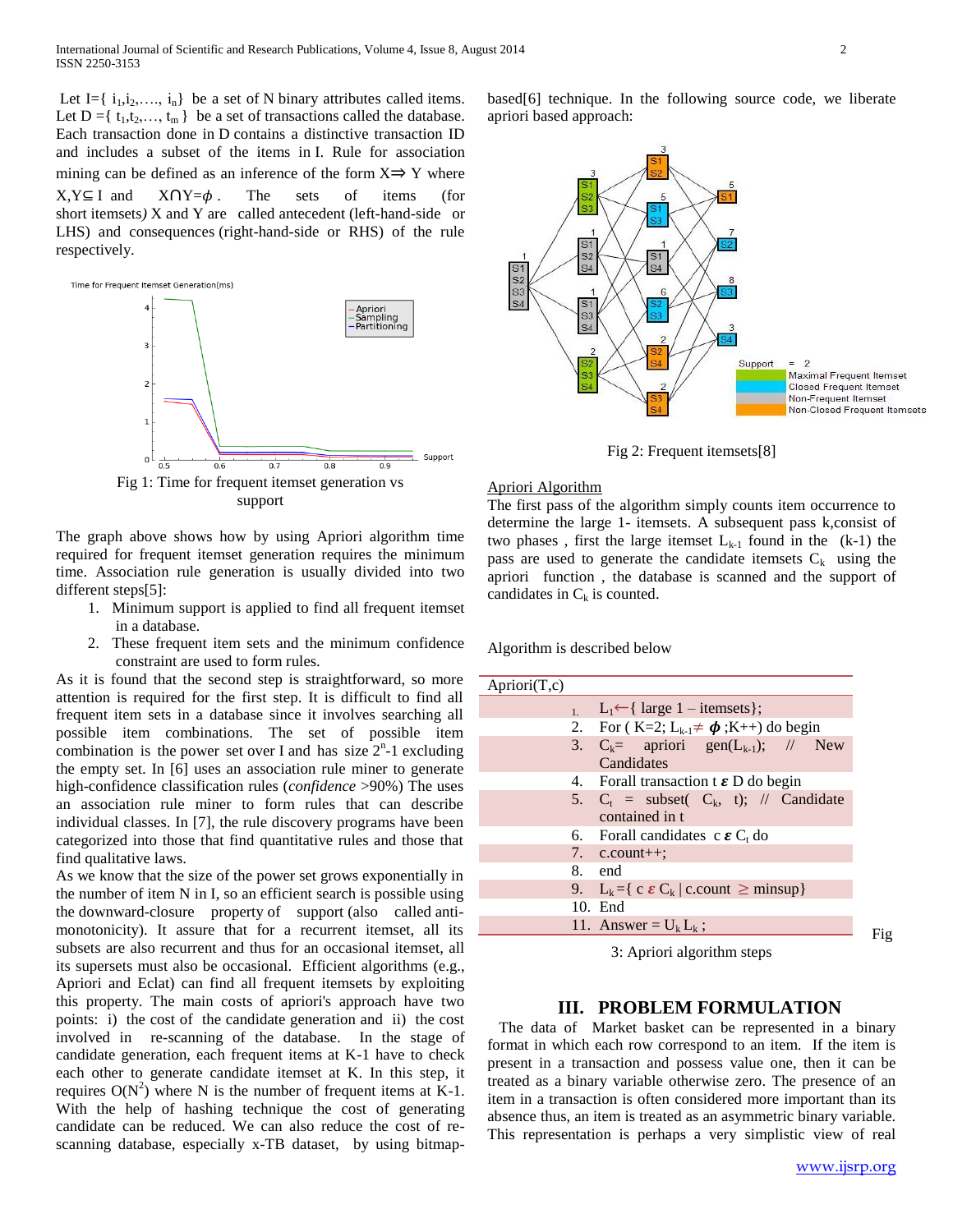International Journal of Scientific and Research Publications, Volume 4, Issue 8, August 2014 3 ISSN 2250-3153

market basket data because it ignores certain important aspects of the data such as the quantity of items sold or the price paid to purchase them.

## **Itemset And Support Count**

We know that Association rule mining is implemented by organizations to find out association rules among dataset that satisfy the predefined minimum support and confidence. The problem is usually. To make the analysis efficiently, the problem which is to be solved is make to decompose into two subproblems. The first one is to find those itemsets whose occurrences exceed a predefined threshold in the database; those itemsets are called frequent or large itemsets. The second problem is to generate association rules from those large itemsets with the constraints of minimal confidence.

Let  $I = \{i_1, i_2, i_3, \ldots, i_d\}$  be the set of all items in a market basket data and T=  $\{t_1, t_2, \ldots, t_N\}$  be the set of all transactions. The transaction ti which contains a subset of items are selected from association analysis. If an itemset contains k items, it is called a k-itemset. For instance, {bread,butter,milk} is an example of 3 itemset. The null (or empty ) set is an itemset that does not contain any items. Mathematically, the support count,  $\sum(X)$ , for an itemset X can be stated as follows:  $\sum(X)=|\{t_i | X \subseteq t_i, t_i \in T\}|$ where the symbol |.| denotes number of elements in the set. Association rules are created as: i) by analyzing data for frequent if/then patterns and ii) using the criteria support and confidence to identify the most important relationships. In data mining, association rules are useful for analyzing and predicting customer behavior. The best-known constraints are minimum thresholds on support and confidence. It can be depicted as following:



Fig 4: Frequent item set representation[7]

Association Rules find all sets of items (itemsets) that have *support* greater than the minimum support. It then use the large itemsets to create the desired rules having the *confidence* bigger than the minimum confidence. If X and Y were independent then the the *lift* of a rule is the ratio of the observed support to that expected.



Fig 5: Levels in Association rule[9]

- Support: It is an indication of how frequently the items appear in the database. [10][13]
- Confidence : It determines the number of times the if/then statements have been found to be true.
- It deduce an estimate of the probability  $P(Y/X)$ , the probability of finding the RHS of the rule in transactions under the condition that these transactions also contain the LHS.[7]
- The lift of a rule is defined as lift  $(X \Rightarrow Y) =$ S  $\frac{\text{Supp}(X\cup Y)}{\text{Supp}(X)\times \text{Supp}(Y)}$  or the ratio of the observed support to that expected if X and Y were independent. The rule {milk,bread}  $\Rightarrow$  {butter} has a lift of  $\frac{1}{0}$ .
- The conviction of a rule is defined as  $Conv(X \Rightarrow Y) =$  $\frac{1-\text{Supp}(Y)}{2}$ . The  $1 - \overline{Conf(X \Rightarrow Y)}$  $rule{$ | milk,bread} <math>\Rightarrow</math> {butter} has a conviction of  $\frac{1-0.4}{1-0.5}$  = 1.2, and can be interpreted as the ratio of the expected frequency that X occurs without Y (i.e., the frequency that the rule makes an inaccurate prediction) if X and Y were independent divided by the observed frequency of incorrect predictions. In the above example, the conviction value of 1.2 shows that the rule {milk,bread} $\Rightarrow$  would be incorrect 20% more often (1.2 times as often) if the association between X and Y was purely random chance.



Fig 6: Processing of Association rule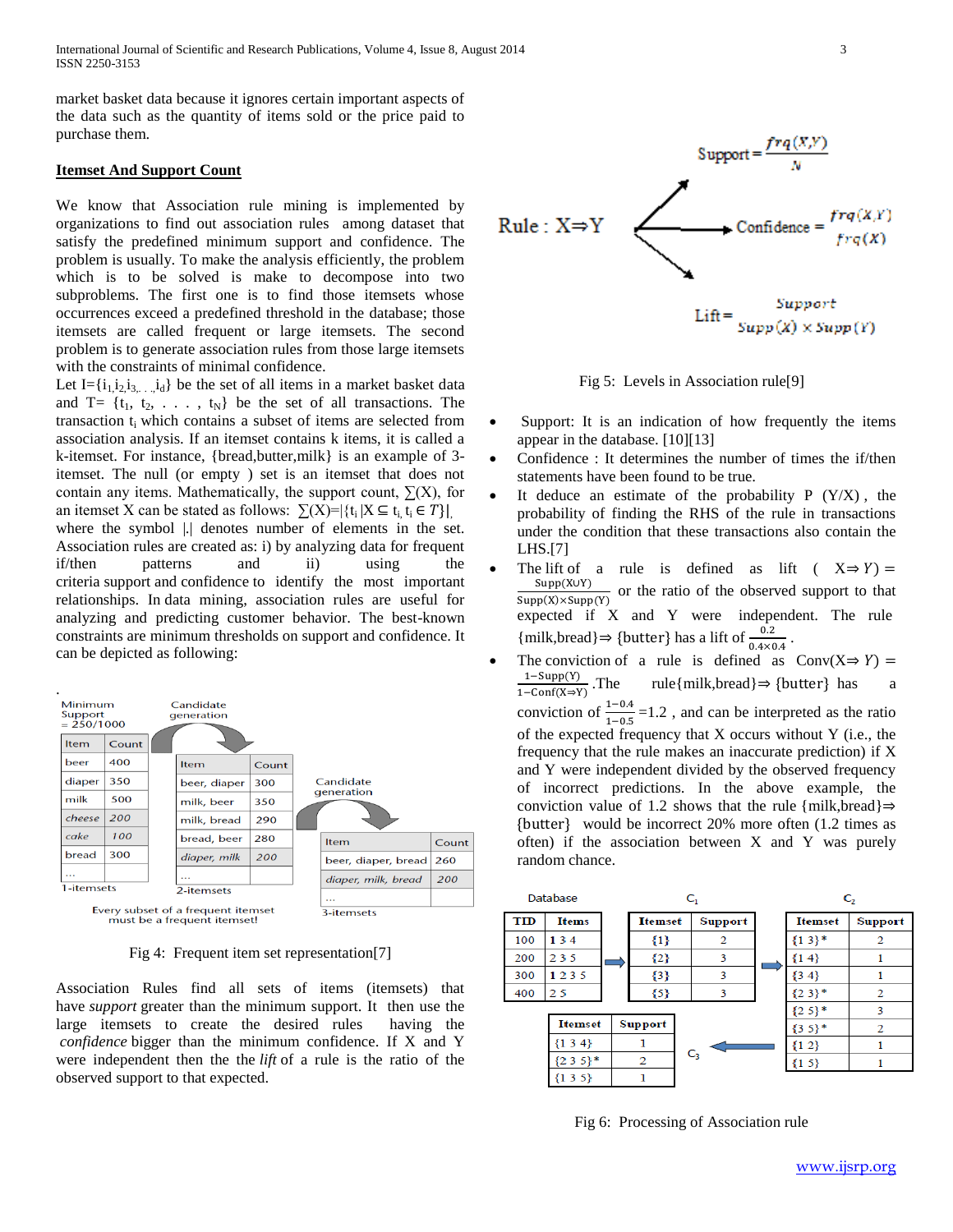## Table 1: representing  $X \rightarrow Y$  dependency

|    | ×          | $\rightarrow$ | v          |
|----|------------|---------------|------------|
| ж  | {A}        | →             | {B}        |
| 2  | ${A}$      | →             | {C}        |
| в  | ${A}$      | →             | $\{B, C\}$ |
| 4  | {B}        | →             | <b>{A}</b> |
| 5  | $\{B\}$    | →             | ${C}$      |
| 6  | ${B}$      | →             | {A, C}     |
| z  | {C}        | →             | 4A)        |
| в  | ${C}$      | →             | {B}        |
| 9  | ${C}$      | →             | ${A, B}$   |
| 10 | ${A, B}$   | →             | {C}        |
| 11 | ${A, C}$   | →             | $\{B\}$    |
| 12 | $\{B, C\}$ | →             | <b>{A}</b> |

An initial step towards improving the performance of association rule mining algorithms is to decouple the support and confidence requirements. From the rule  $X \rightarrow Y$  depends only on the support of its corresponding items,  $X \cup Y$ . For example, the following rules have identical support because they involve items from the same itemset, {Bread, Butter, Milk}[14][15]:

 ${Bread,Butter} \rightarrow {Milk},$  ${Bread, Milk} \rightarrow {Butter},$  ${Butter, Milk} \rightarrow {Bread},$  ${Bread} \rightarrow {Butter, Milk},$ 

 ${Milk} \rightarrow {Bread, Butter}$ ,

 ${Butter} \rightarrow {Bread, Milk}$ 

If the itemset is infrequent, then all six candidates rules can be pruned immediately without our having to compute their confidence values. Therefore, a common strategy adopted by many association rule mining algorithms is to decompose the problem into following major subtasks[11]

• Frequent Itemset Generation, whose objective is to find all the itemsets that satisfy the minsup threshold. These itemsets are called frequent itemsets. Let *F* be the set of all frequent itemsets (w.r.t. some minfreq) in data *D*

• Frequent itemset  $X \subset F$  is maximal if it does not have any frequent supersets

 $-$  That is, for all  $Y \subset X$ ,  $Y \subset F$ 

• Frequent itemset  $X \subseteq F$  is closed if it has no superset with the same frequency

 $-$  That is, for all  $Y \subseteq X$ , supp(Y, D) < supp(X, *D)*

• It can't be that  $supp(Y, D) > supp(X, D)$  [16].

# **IV. PROPOSED METHODOLOGY**

Simply put our aim is to create Client Server interface similar to the one use in online Transaction System, For this we first use Integrated Development Environment for framing the presentation logic which in turn helps in establishing user interface as well as helps in forming designs for the project.[12] The most important is the database, which is the collection of all the product present and their details which tell about their availability, their cost, company, discount ( if offered), product

ID, customer requirement. This database is created using MYSQL server. The various tables included in the project are:

| Addproduct     | • Admin registration    | Adminiogin       |
|----------------|-------------------------|------------------|
| Changepassword | • Company registeration | • Companyprofile |
| Consumer       | Product                 | Editprofile      |
| Feedback       | <b>Purchase</b>         | Transpay         |

This code is written using Java Server Pages (JSP). Various dynamic pages are created using JSP which are useful in the process of searching, carried out when a request is sent by the user to the server.

The code written in JSP cannot run directly on the server so JAVASCRIPT is used which helps to convert JSP code into server side code making it suitable enough to run easily on the server. Thus in the backend TOMCAT server is used for the same.

After the complete code is framed and is ready to run it is to be tested in order to carry out validation.

- 3.2 Modules
- 1.Admin
- 2.Customer
- 3.Company

4.Suggestions

5.Feedback



Fig 7: Describing structure of a System

This class diagram illustrate the structure of a system by presenting : the system's classes, their attributes, operations (or methods), and the relationships among the classes. The various classes shown here are:

- Customer
- Items
- Simulator
- **Staff**
- User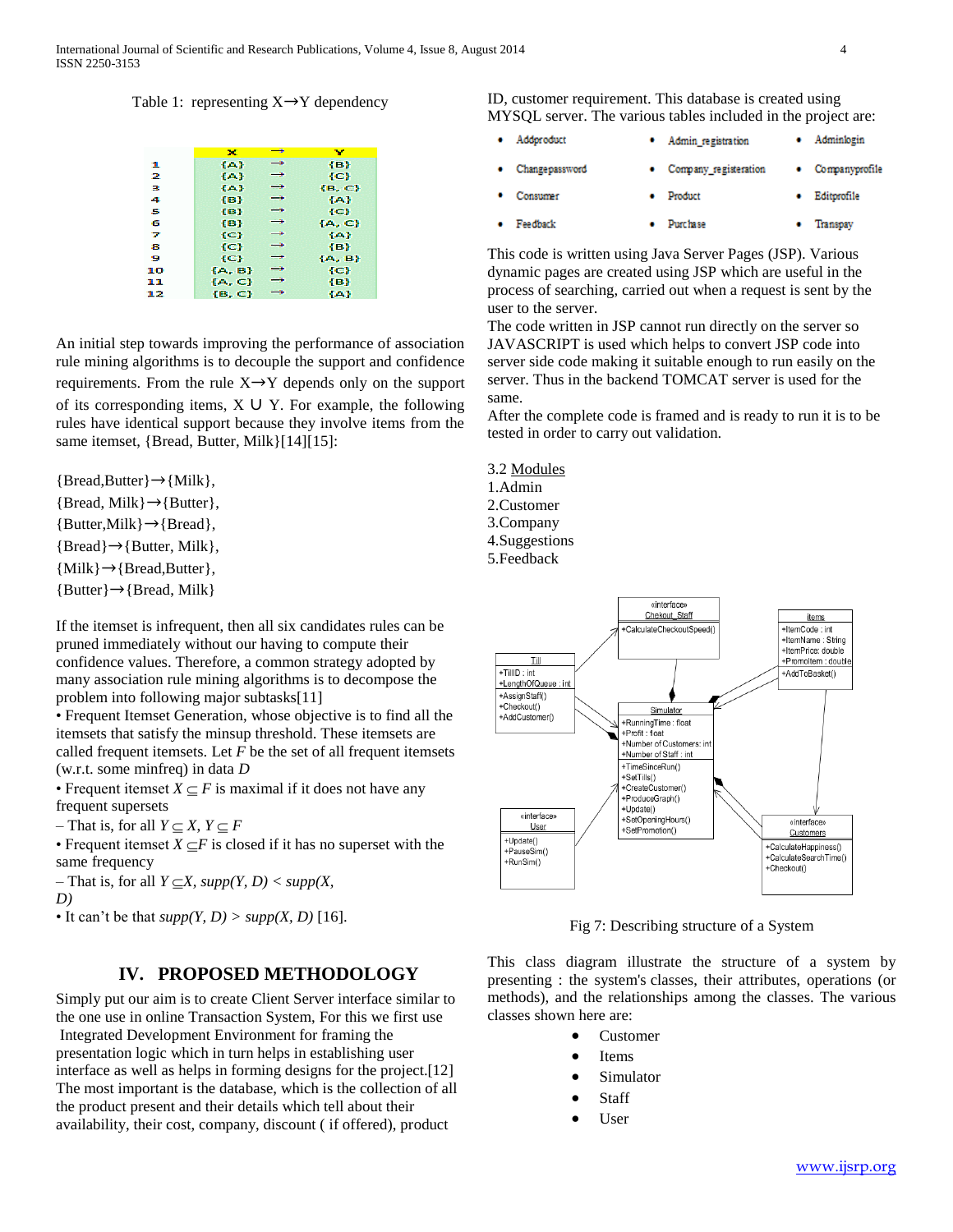Each of the given class possess their relevant attribute which describe how a particular class is used in an entire process. In the Security Mechanism there are two levels of security. The first level of security is provided by the FRONT END and the second level of security is provided by the database which is being used.

# **V. EXPERIMENTAL RESULTS**

So here we are using Association mining Rule Technique which help us to provide frequent item set and help us to solve market basket problem. According to association mining Rule Technique ,it provide various suggestions to the user related to the product which he want to purchase. It is possible to retrieve the idea of the customer's purchasing behavior by analyzing the number of items purchased versus number of days. This can be shown by the following graph:



Fig 8: Number of items purchased vs number of days

Graphs to show requirement change:

Each product has its own requirement time. With time requirement of each product changes for the user. Thus to meet the changing requirement of the customer we use frequent item count and support count which show when a product is needed and when it is not. When an item is presented by 1, then the product is required and when 0, it means the item is not required at that time. This change is shown using the following graphs.



Fig 9 : Initial requirement of each product

Change in requirement of customer needs to be studied in detail. For example, milk might have requirement in one week and in the very next week the requirement of milk might change. This change is shown by the following graph:



Fig 10: Change in requirement of each product

## **VI. CONCLUSION**

There are several evidence of the success of this mission and there are millions of items listed each day in thousands of diverse categories. Any user may find it listed in the appropriate category, in any configuration from very old and outdated to the most recent greatest machine available.

Association rule mining has been applied to e-learning systems for traditionally association analysis, e.g., the following tasks: automatically guiding the learner's activities and intelligently generate and recommend learning material identifying attributes characterizing patterns of performance disparity between various groups of students .

In the association rule mining area, most of the research efforts went in the first consign to improve the algorithmic performance. In the second place, efforts were made to reduce the output set by allowing the opportunity to express constraints on the desired results. Over the past decade a variety of algorithms that address these issues were developed such as: through the refinement of search strategies, pruning techniques and data structures. While most algorithms focus on the explicit discovery of all rules that satisfy minimal support and confidence constraints for a given dataset.

## **VII. FUTURE SCOPE**

In this paper we are using Association Rule Mining technique for generating suggestions for customer's ease. This technique is widely used for market analysis. When customers are aware of the different products present as an option for them they will buy more. This will increase our market graph and it will help to increase economy of any organization. Future Scope of Association Mining Rule can be e-learning . So by applying this technique we can provide various opportunities to freshers so that they can groom their skills and get better job options for their future. At present every organization is using web technology for their proper functioning, so this web based paper will play an important role from business point of view. Furthermore if this technique would be used, it can be prospective in job searching and any job seeker can register his/her self on the site to carry out their recruitment process turning this technique useful for Job Search. This rule when combined with the effective tools and techniques of web based technology, will become a great assistance in finding out the job opputunities.